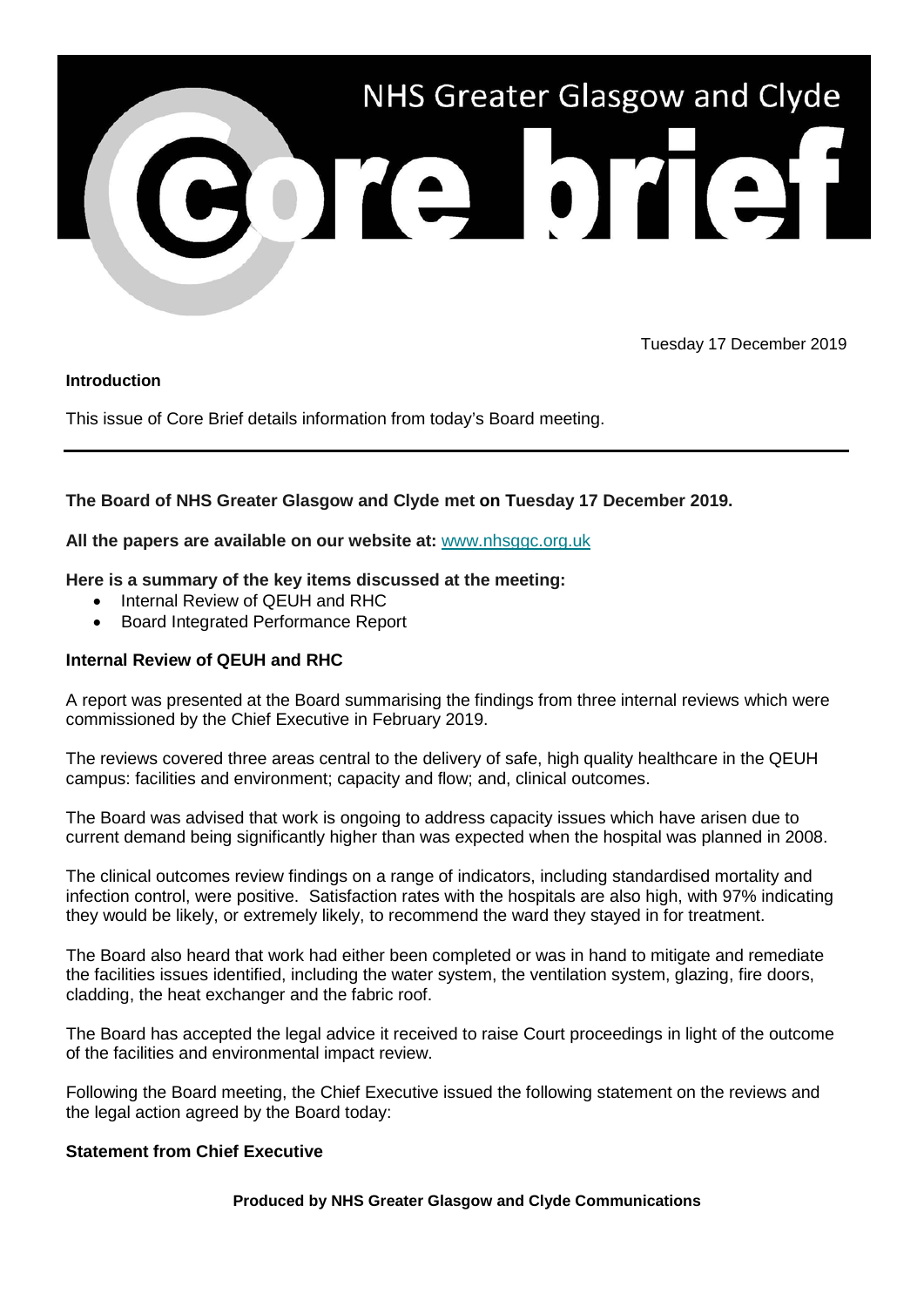"Patients, families and staff deserve the Queen Elizabeth University Hospital and Royal Hospital for Children to be a safe and welcoming environment where the highest standard of person centred care will be delivered. However, since its opening, a number of issues have arisen around the operational effectiveness of the hospital which have impacted on the seamless delivery of safe and effective healthcare. I am sorry for the distress this has caused.

"I am fully committed to resolving these issues and alongside the Executive Team and the rest of the NHS Board, are addressing these in a fully transparent and open manner.

"This is why I commissioned three separate reviews to consider capacity and flow, the facilities and environment and clinical outcomes at the QEUH / RHC.

"Our reviews confirmed a number of issues we are determined to resolve.

"Our clinical outcomes findings are positive. Satisfaction rates amongst patients are high, with 97% indicating they would be likely, or extremely likely, to recommend the ward they stayed in for treatment.

"The review on capacity and flow confirms the forecast volume of patients through the QEUH exceeds original expectations. As a result, we have developed a specific improvement programme to help address these issues and enhance patient flows to optimise the delivery of safe, effective and person centred care.

"Following the completion of the facilities and environmental impact review, which addressed concerns raised about the buildings at the QEUH and RHC, we are delivering a programme of work focussed on the findings of the review.

"Having sought independent legal advice, we can confirm the Board today has agreed to pursue legal action. In light of this, the report we commissioned on facilities and environmental impact cannot be published as this would potentially cause significant prejudice to NHSGGC. We will however publish the report when it is possible, but at the moment we are unable to comment any further on legal proceedings."

# [Click here to view the full paper.](https://www.nhsggc.org.uk/media/257571/nhsggc_board_paper_19-67.pdf)

# **Board Integrated Performance Report**

The Board received their regular report on the current performance against a number of key targets. Key highlights from the presentation included:

- On the Emergency Department performance, the Board noted that we have experienced a rise in ED attendances of 6% and a rise of 12.9% in ED admissions compared to the same period last year. The Winter Plan has now been initiated, extra wards have been opened and the QEUH Minor Injuries Unit will open later this week. Colleagues in acute services are working closely with the Health and Social Care Partnerships and the Scottish Ambulance Service to ensure patients are treated in the right place by the right teams.
- Continued efforts in reducing the number of patients waiting more than six weeks for endoscopy have had a positive impact and we have seen a reduction from more than 2800 patients waiting beyond six weeks at the start of the year, to 512 patients currently waiting more than six weeks.
- We are currently training six nurses to become specialist nurse endoscopists to help tackle waiting times.
- We have successfully recruited three ENT consultant surgeons to join our team. This is a significant achievement and the local service and recruitment colleagues were commended for this success.
- GP Out of Hours there was a detailed discussion about the issues affecting our ability to staff the primary care emergency centres at all times. The Board heard that we are being supported

#### **Produced by NHS Greater Glasgow and Clyde Communications**